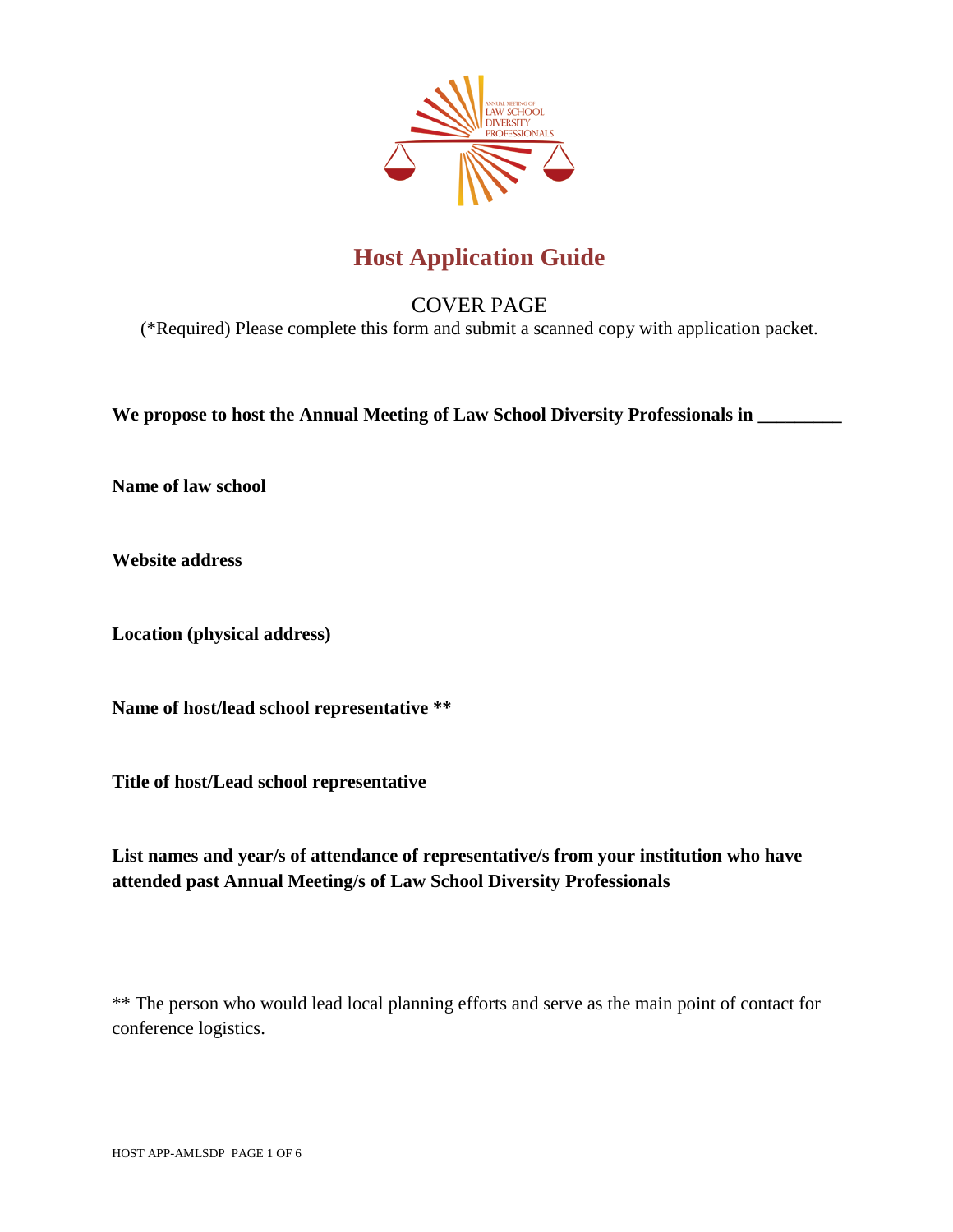#### **Description of Conference Venues**

(\*Required) Please complete this form and submit a scanned copy with application packet.

Please answer Yes or No to the items below**.** A *NO* response to any of these questions will not automatically disqualify your application from consideration. All serious inquiries will be considered fully. **Are you able to provide the following for up to 100 participants?**

A lecture hall with internet and audiovisual support

YES / NO

Space for snack and display tables close to the lecture hall

YES / NO

Reception space with audio support and registration space outside the reception

YES / NO

Dining space for meals with audio support and registration space close by

YES / NO

Dining hall for dinner (or off campus venue for private dinner) with audio support

YES / NO

Wheelchair access to all event spaces

YES / NO

Adequate restroom facilities with wheelchair access

YES / NO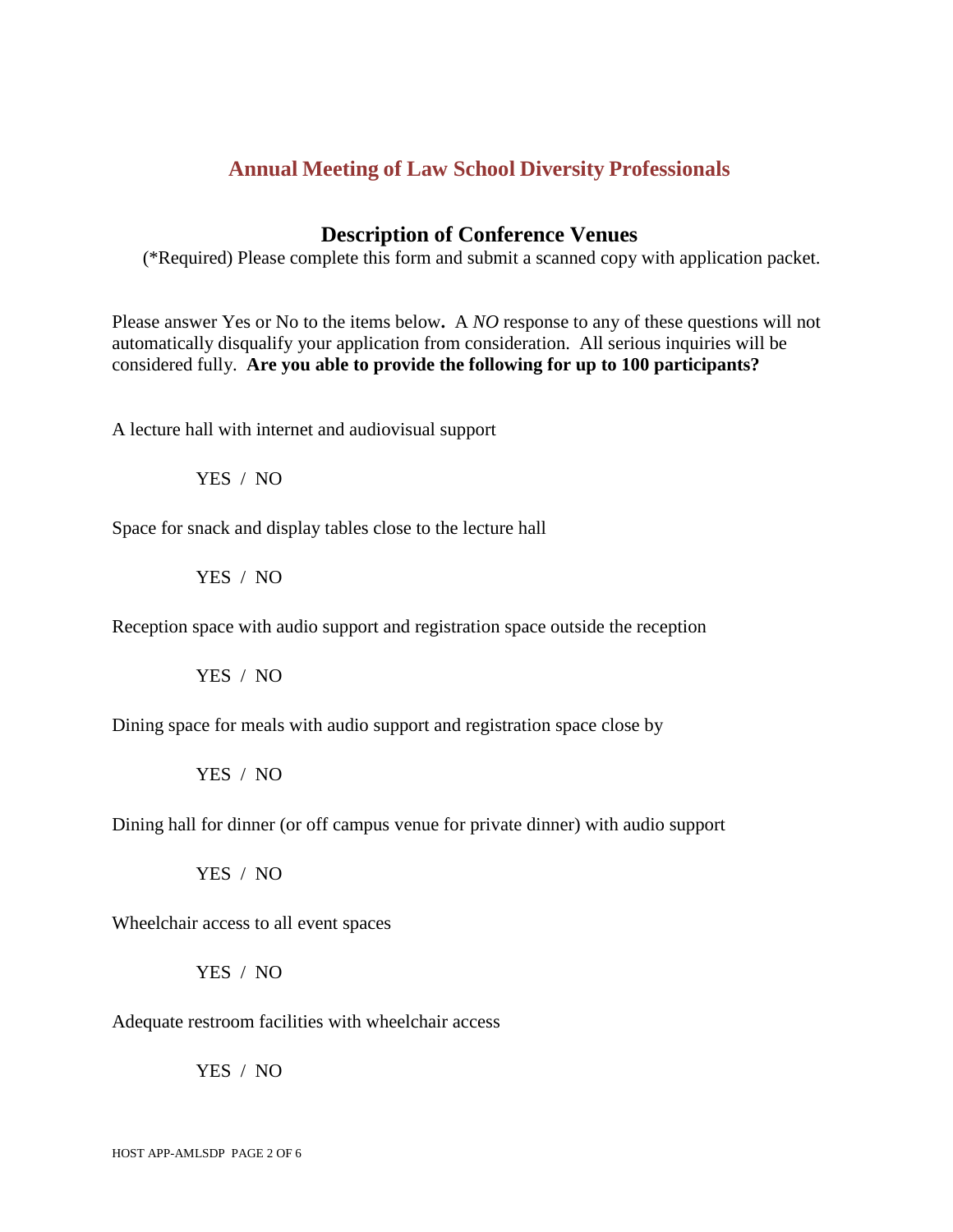# **Dean's Statement of Support**

(\*Required) Please complete this form and submit a scanned copy with application packet.

|         | (Dean's Name)                                                                                                                                                             |
|---------|---------------------------------------------------------------------------------------------------------------------------------------------------------------------------|
|         |                                                                                                                                                                           |
|         |                                                                                                                                                                           |
| Dean of | (Law School)                                                                                                                                                              |
|         |                                                                                                                                                                           |
|         | Hereby confirm my approval to host the Annual Meeting of Law School Diversity Professionals<br>on our campus in $20$ _____.                                               |
|         | Our lead representative in charge of local planning, the main contact for the planning committee<br>of the Annual Meeting of Law School Diversity Professionals, will be: |

(Name of Lead Representative)

\_\_\_\_\_\_\_\_\_\_\_\_\_\_\_\_\_\_\_\_\_\_\_\_\_\_\_\_\_\_\_\_\_\_\_\_\_\_\_\_\_\_\_\_\_\_\_\_\_\_\_\_\_\_\_\_\_\_\_\_\_\_\_\_\_\_\_\_,

(Title of Lead Representative)

\_\_\_\_\_\_\_\_\_\_\_\_\_\_\_\_\_\_\_\_\_\_\_\_\_\_\_\_\_\_\_\_\_\_\_\_\_\_\_\_\_\_\_ \_\_\_\_\_\_\_\_\_\_\_\_\_\_\_

\_\_\_\_\_\_\_\_\_\_\_\_\_\_\_\_\_\_\_\_\_\_\_\_\_\_\_\_\_\_\_\_\_\_\_\_\_\_\_\_\_\_\_\_\_\_\_\_\_\_\_\_\_\_\_\_\_\_\_\_\_\_\_\_\_

**Dean's Signature Date**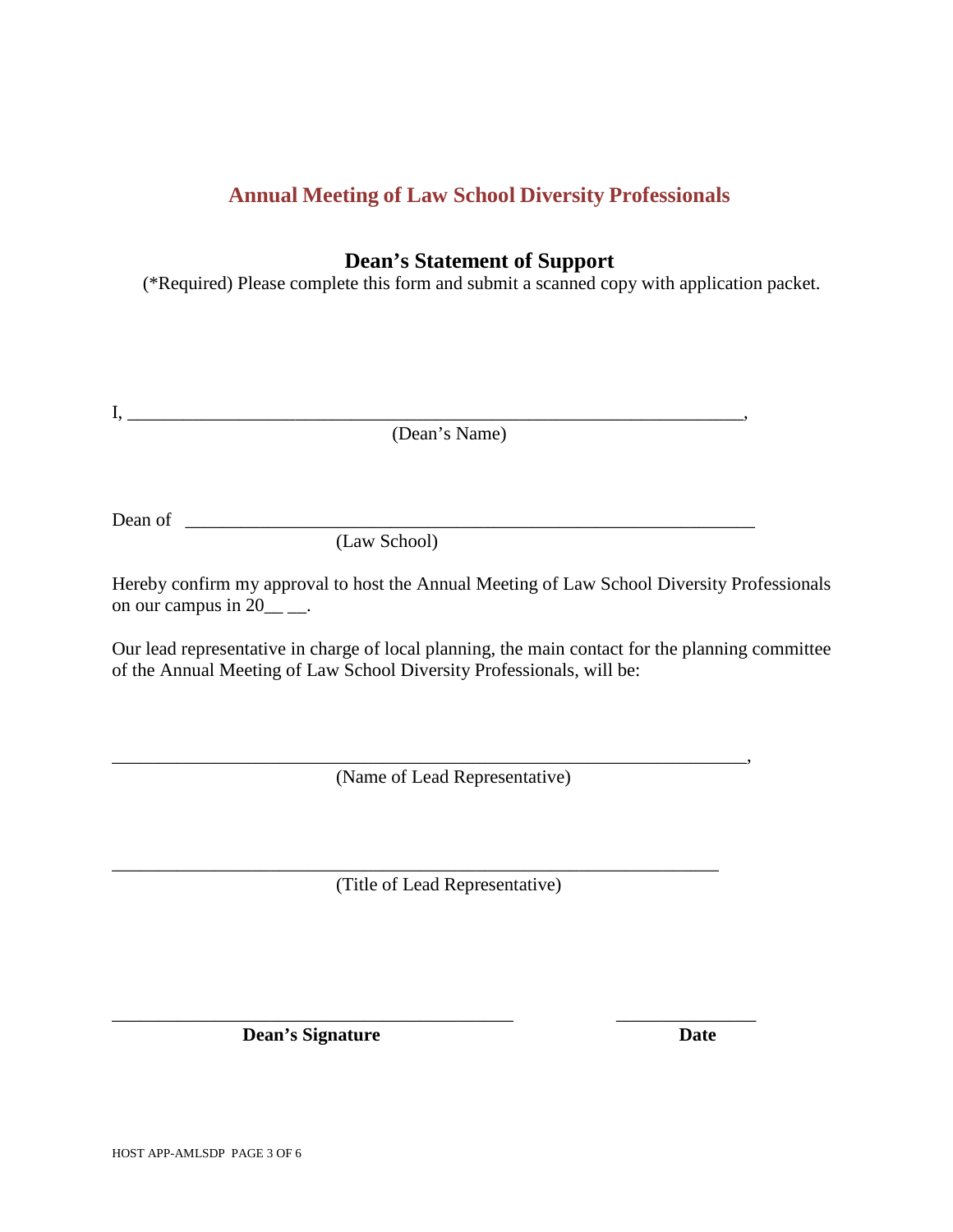## **Chief Financial Officer's (CFO) Statement of Support**

(\*Required) Please complete this form and submit a scanned copy with application packet.

| $\alpha$ F $\alpha$ |  |
|---------------------|--|

CFO of \_\_\_\_\_\_\_\_\_\_\_\_\_\_\_\_\_\_\_\_\_\_\_\_\_\_\_\_\_\_\_\_\_\_\_\_\_\_\_\_\_\_\_\_\_\_\_\_\_\_\_\_\_\_\_\_\_\_\_\_\_\_\_\_\_\_\_\_\_\_\_\_

(Law School)

Hereby confirm my agreement to provide finance administration in support of the law school's commitment to host the Annual Meeting of Law School Diversity Professionals on our campus in  $20$ \_\_\_\_.

I also agree to provide our institution's W-9 form with tax identification information to the Conference Lead Representative for distribution to conference registrants or supporters as requested.

Our department's representative in charge of local finance administration, the main contact for the planning committee of the Annual Meeting of Law School Diversity Professionals, will be:

(Name of Finance Department Representative)

\_\_\_\_\_\_\_\_\_\_\_\_\_\_\_\_\_\_\_\_\_\_\_\_\_\_\_\_\_\_\_\_\_\_\_\_\_\_\_\_\_\_\_\_\_\_\_\_\_\_\_\_\_\_\_\_\_\_\_\_\_\_\_\_\_\_\_\_\_\_\_\_\_\_,

(Title of Finance Department Representative)

\_\_\_\_\_\_\_\_\_\_\_\_\_\_\_\_\_\_\_\_\_\_\_\_\_\_\_\_\_\_\_\_\_\_\_\_\_\_\_\_\_\_\_\_\_\_\_\_\_\_\_\_\_\_\_\_\_\_\_\_\_\_\_\_\_\_\_\_\_\_\_\_\_\_

\_\_\_\_\_\_\_\_\_\_\_\_\_\_\_\_\_\_\_\_\_\_\_\_\_\_\_\_\_\_\_\_\_\_\_\_\_\_\_\_\_\_\_ \_\_\_\_\_\_\_\_\_\_\_\_\_\_\_\_\_\_\_\_\_\_\_\_\_\_\_\_\_\_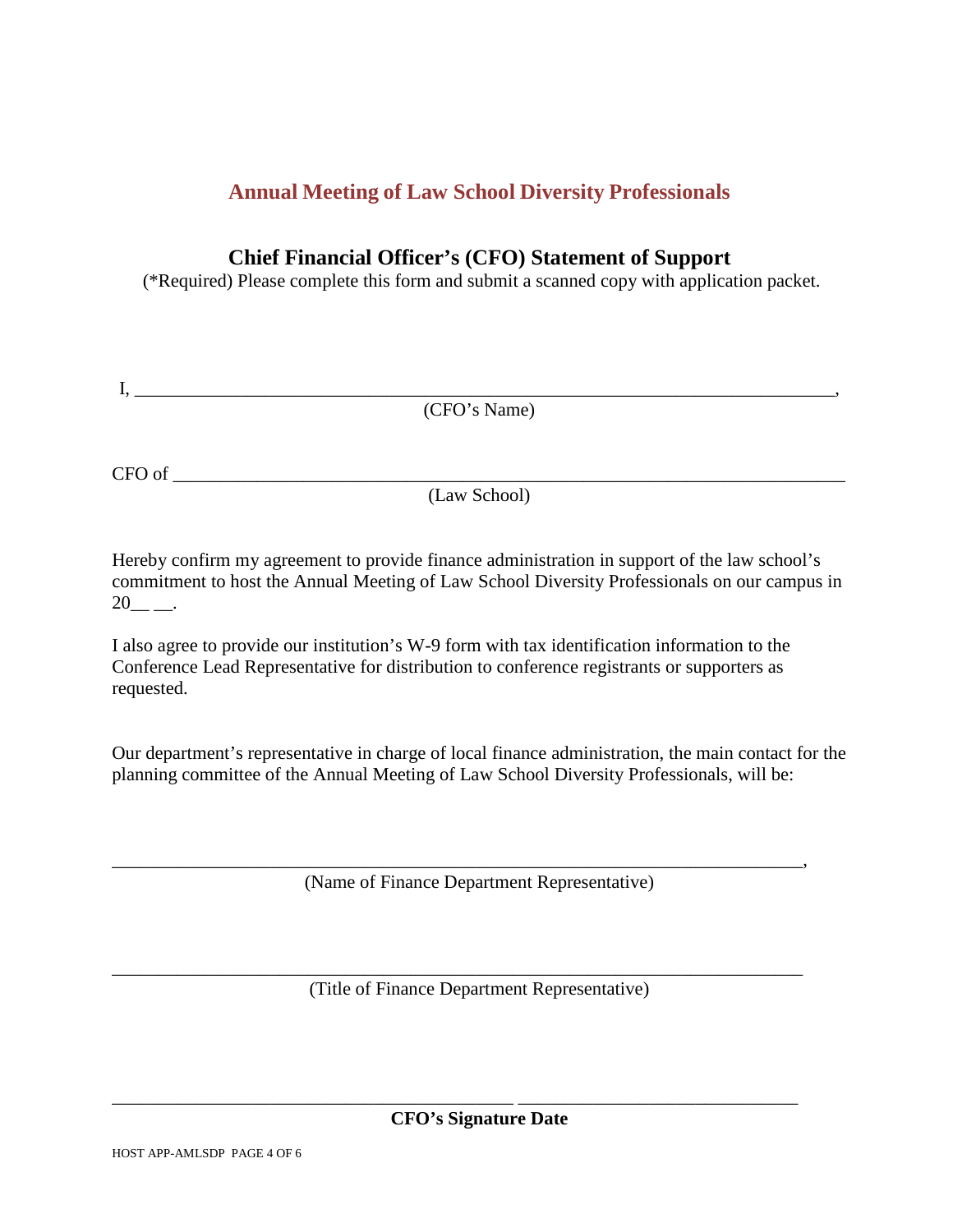#### **Lead Representative Statement of Support**

(\*Required) Please complete this form and submit a scanned copy with application packet.

| (First Name)                                                                                                                                                                                    | (Last Name) |
|-------------------------------------------------------------------------------------------------------------------------------------------------------------------------------------------------|-------------|
| (Title)                                                                                                                                                                                         |             |
| at                                                                                                                                                                                              |             |
| (Law School)                                                                                                                                                                                    |             |
| Hereby confirm my ability and commitment to lead local planning efforts in collaboration with<br>the planning committee of the $20$ __ __ Annual Meeting of Law School Diversity Professionals. |             |
| I further confirm that the requisite institutional support is available for the planning and execution<br>of the conference. Accordingly, we are able to provide the following:                 |             |
| IT and web support                                                                                                                                                                              | YES / NO    |
| Adequate staff to support the planning and execution of<br>the conference                                                                                                                       | YES / NO    |
| Processing credit card payments and registration                                                                                                                                                | YES / NO    |
| Processing vendor payments for conference expenditures                                                                                                                                          | YES / NO    |
| Providing regular budget reports                                                                                                                                                                | YES / NO    |
| We understand that historically some costs associated with the annual meeting have been donated<br>by the host school. We are able to provide:                                                  |             |
| Conference call fees                                                                                                                                                                            | YES / NO    |
| Some marketing materials and promotional giveaways                                                                                                                                              | YES / NO    |
| Additional incidental low cost items as needed                                                                                                                                                  | YES / NO    |

Please note: a *NO* response to any of the above will not automatically disqualify your institution from consideration. All serious inquiries will be considered fully.